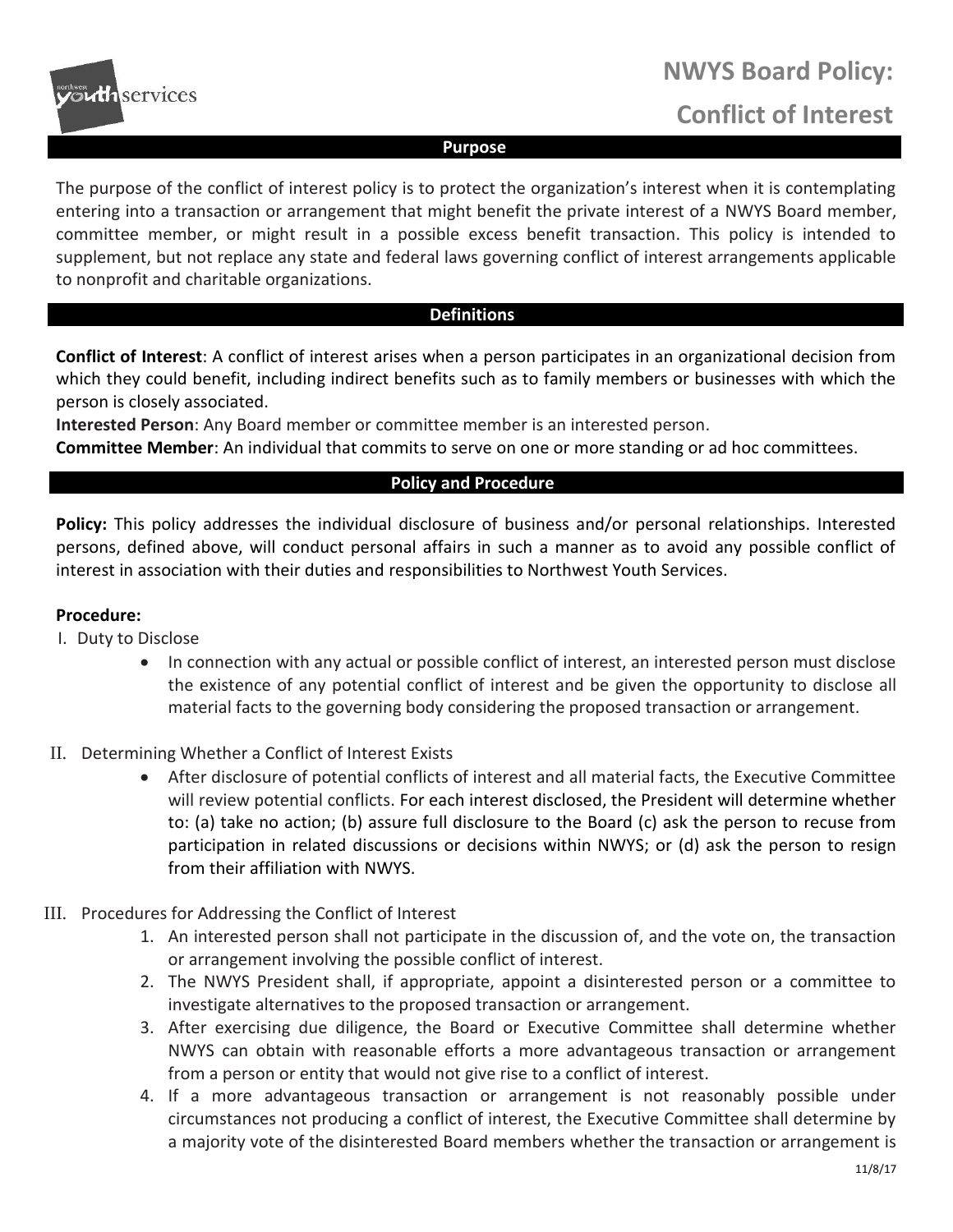in NWYS's best interest, for its own benefit, and whether it is fair and reasonable and make a decision as to whether to enter into the transaction or arrangement.

- IV. Violations of the Conflicts of Interest Policy
	- 1. If the Board or Executive Committee has reasonable cause to believe a member has failed to disclose actual or possible conflicts of interest, it shall inform the member of the basis for such belief and afford the member an opportunity to explain the alleged failure to disclose.
	- 2. If, after hearing the member's response and after making further investigation as warranted by the circumstances, the governing body will determine if the member has failed to disclose an actual or possible conflict of interest and take corrective action.
- V. Records of Proceedings
	- The minutes of the Board or Executive Committee and all committees with Board delegated powers shall contain the names of the persons who disclosed or otherwise were found to have an actual or possible conflict of interest. Additionally, the minutes shall reflect the nature of the interest, any action taken to determine whether a conflict of interest was present, and the Board or Executive Committee's decision as to whether a conflict of interest in fact existed. It will also include the names of the persons who were present for discussions and votes relating to the transaction or arrangement.
- VI. Compensation
	- A voting member of the Board who receives compensation, directly or indirectly, from NWYS is precluded from voting on matters pertaining to that member's compensation.
	- A voting member of any committee whose jurisdiction includes compensation matters and who receives compensation, directly or indirectly, from NWYS for services is precluded from voting on matters pertaining to that member's compensation.
	- Anyone, except the Executive Director or someone designated by the committee, who receives compensation from NWYS, whether directly or indirectly or as employees or independent contractors, is precluded from membership on any committee whose jurisdiction includes compensation matters.
	- No one covered under this policy shall solicit or accept gratuities, favors or anything of monetary value from contractors or applicants related to the selection, award or administration of such a contract

# VII. Annual Statements

- Each Board member and committee member shall annually sign a statement which affirms that they have:
	- 1. Received a copy of the conflicts of interest policy,
	- 2. Read and understands the policy,
	- 3. Agreed to comply with the policy and has disclosed any potential conflicts of interest
	- 4. Understands that NWYS is a charitable organization and in order to maintain its federal tax exemption it must engage primarily in activities which accomplish one or more of its tax-exempt purposes.

# VIII. Annual Policy Review